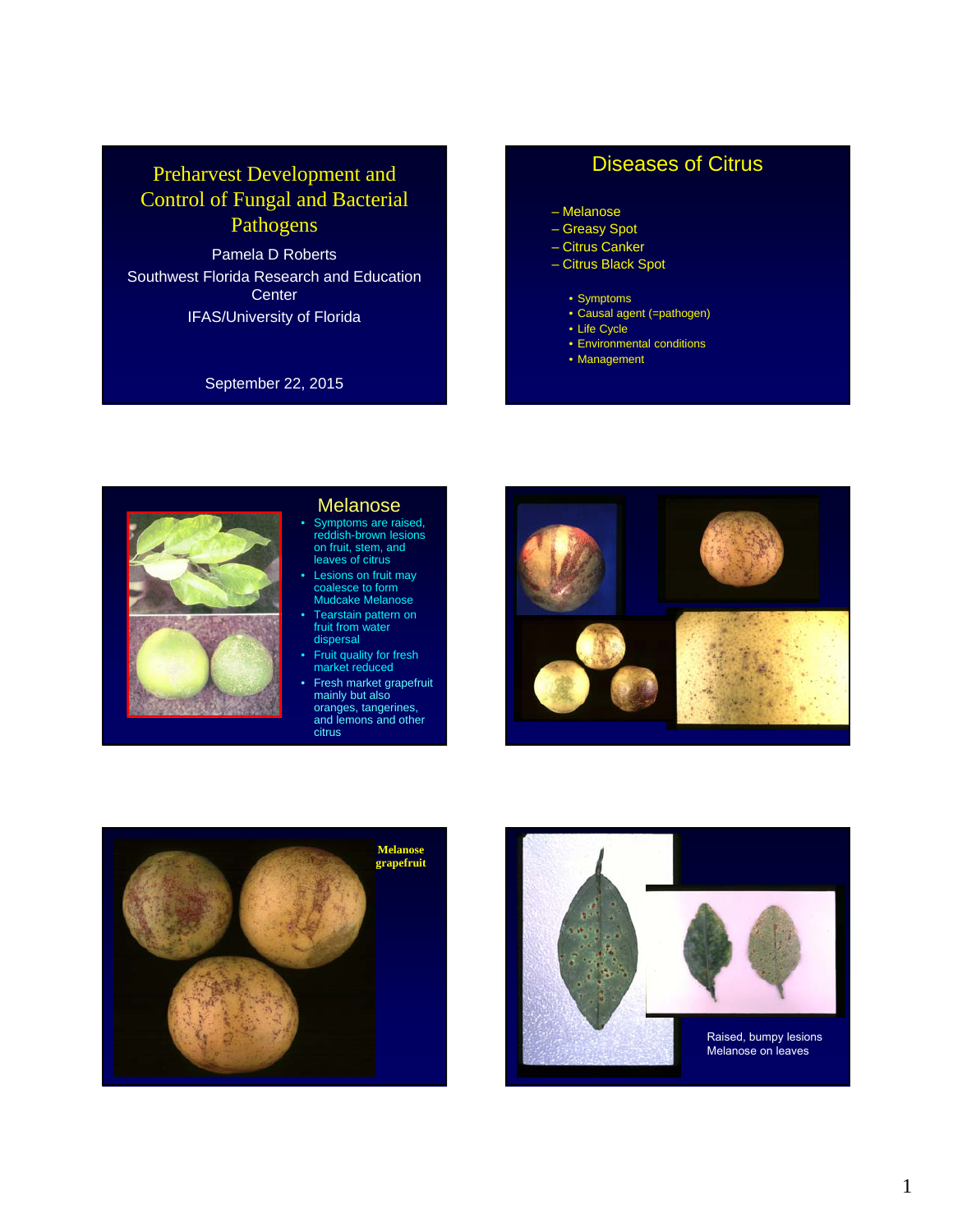## Melanose

- Caused by fungus *Diaporthe citri (anamorph=Phomopsis citri)*
- Survives as a saprophyte
- Primary inoculum is produced on

dead wood; not on living tissue

• Primary spores are dispersed by water and secondary spores are airborne





- Temperature and rainfall during the first 12 weeks after petal fall affect disease severity
- Leaves must be expanding
- 10 to 12 hours of wet fruit at 77 F necessary for infection
- Wetness required increases as temperature decreases (18-24 hours at 59 F)
- Long period of wetness required for infection: i.e.: afternoon rains followed by dew and warm temperatures

# Environmental Conditions Control of Melanose

- Scouting- Damage on fruit in previous season
- History of grove
- Not a concern for processed fruit
- Some circumstances such as heavy infections or severe freeze (more inoculum) may warrant extra control measures

# Melanose

- For fresh market: must protect fruit from diameter of 1/4 to 1/2 inch until 2.5-3 inches
- Copper applied at 3-week intervals from approx. mid-April to July
- Non-copper may be used at any time but may be used in June to avoid damage to fruit from hot weather/copper reaction and used as first greasy spot spray

| http://edis.ifas.ufl.edu/cg019<br><b>Melanose: Registered Fungicides</b> |                                        |                                                                                                                                                                                                                      |  |
|--------------------------------------------------------------------------|----------------------------------------|----------------------------------------------------------------------------------------------------------------------------------------------------------------------------------------------------------------------|--|
| copper<br>fungicide                                                      | M1                                     | Use label rate.                                                                                                                                                                                                      |  |
| Abound                                                                   | 11 azoxystrobin                        | 12.0-15.5 fl. oz. Do not apply more than 92.3 fl.<br>oz. (1.5 lb. a.i.)/acre/season for all uses.                                                                                                                    |  |
| Gem 500SC                                                                | 11<br>trifloxystrobin                  | 1.9-3.8 fl. oz. Do not apply more than 15.2 fl.<br>oz./acre/season for all uses. Do not apply within 7<br>days of harvest.                                                                                           |  |
| <b>Headline SC</b>                                                       | 11<br>pyraclostrobin                   | 12-15 fl. oz. Do not apply more than 54 fl. oz.<br>(0.88 lb. a.i.)/acre/season for all uses.                                                                                                                         |  |
| Pristine                                                                 | 11/7<br>pyraclostrobin<br>hoscalid     | 16-18.5 oz. Do not apply more than 74<br>oz./acre/season for all uses.                                                                                                                                               |  |
| Quadris Top                                                              | 11/3<br>azoxystrobin<br>difenoconazole | 15.4 fl. oz. Do not apply more than 61.5 fl.<br>oz./acre/season for all uses. Do not apply more<br>than 0.5 lb. a.i./acre/season difenoconazole. Do<br>not apply more than 1.5 lb. a.i./acre/season<br>azoxystrobin. |  |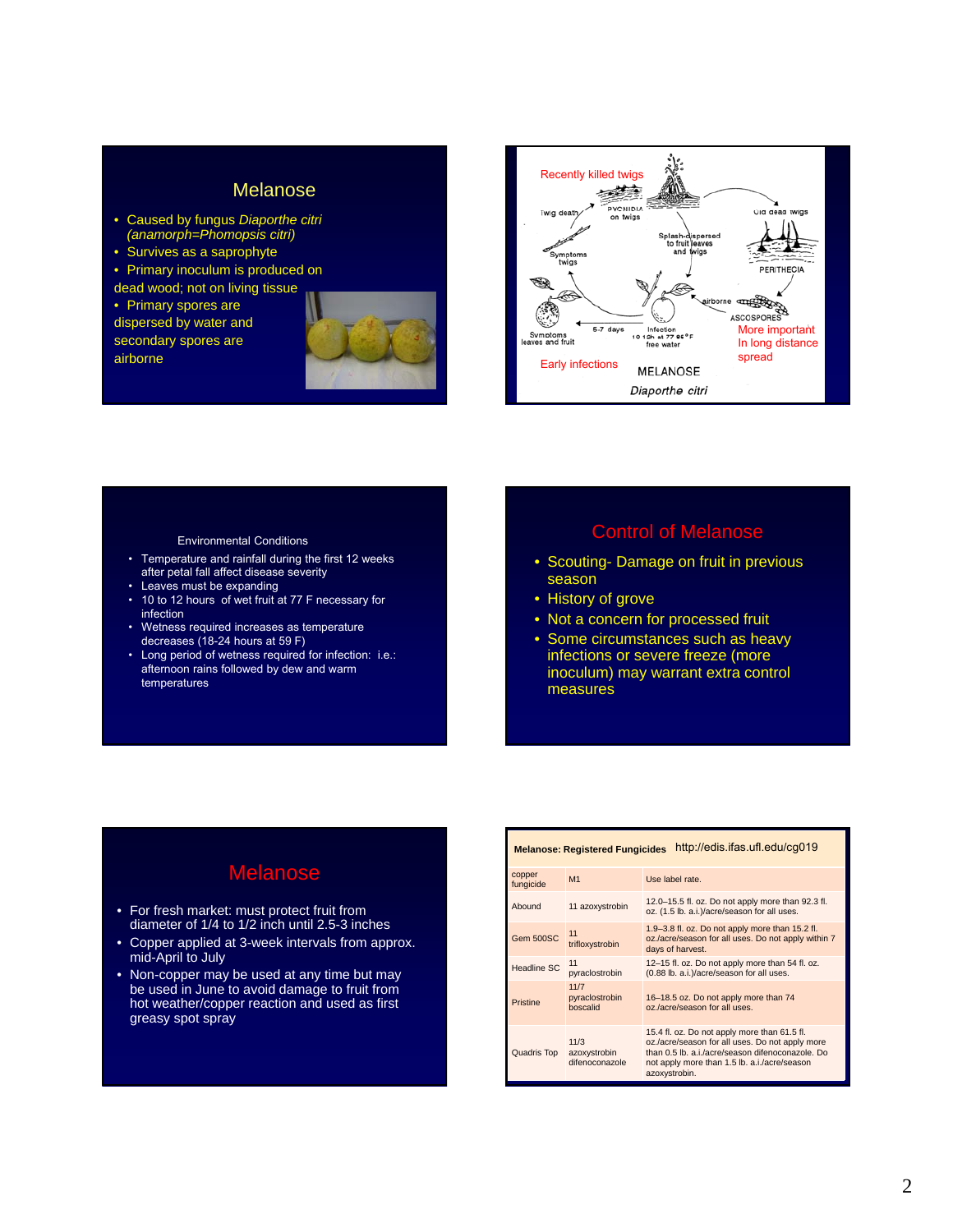# Greasy Spot and

- Rind Blotch/Pink Pitting
- Symptoms are yellow to dark brown lesions that occur first on the underside of mature leaves
- Fruit symptoms are small necrotic spots which retain the surrounding green color
- Causes defoliation, reduced yield and fruit size
- Susceptible varieties: Grapefruit, 'Pineapple', 'Hamlins' tangelos, and lemons. Early oranges more so than late oranges



## Greasy Spot and Rind Blotch or Pink Pitting

- Caused by the fungus *Mycosphaerella citri*
- Relative humidity above 90% needed for ascospore germination
- Major ascospore release from April to July
- Infection occurs from June to October





## Greasy Spot and Rind Blotch

- Scouting
- History of grove
- Processing and fresh fruit
- Assess disease severity by observing canopy density and premature leaf drop prior to emergence of spring flush
- Decision to apply type of materials, application method, and timing is made at this time

# Greasy Spot and Rind Blotch

- Control is by one or two fungicide applications in early to mid- summer June to July. If severe or in South Florida, another application in August.
- Use citrus spray oil for tolerant varieties or when disease pressure is low
- Use oil and copper or copper alone on susceptible varieties or when disease pressure is high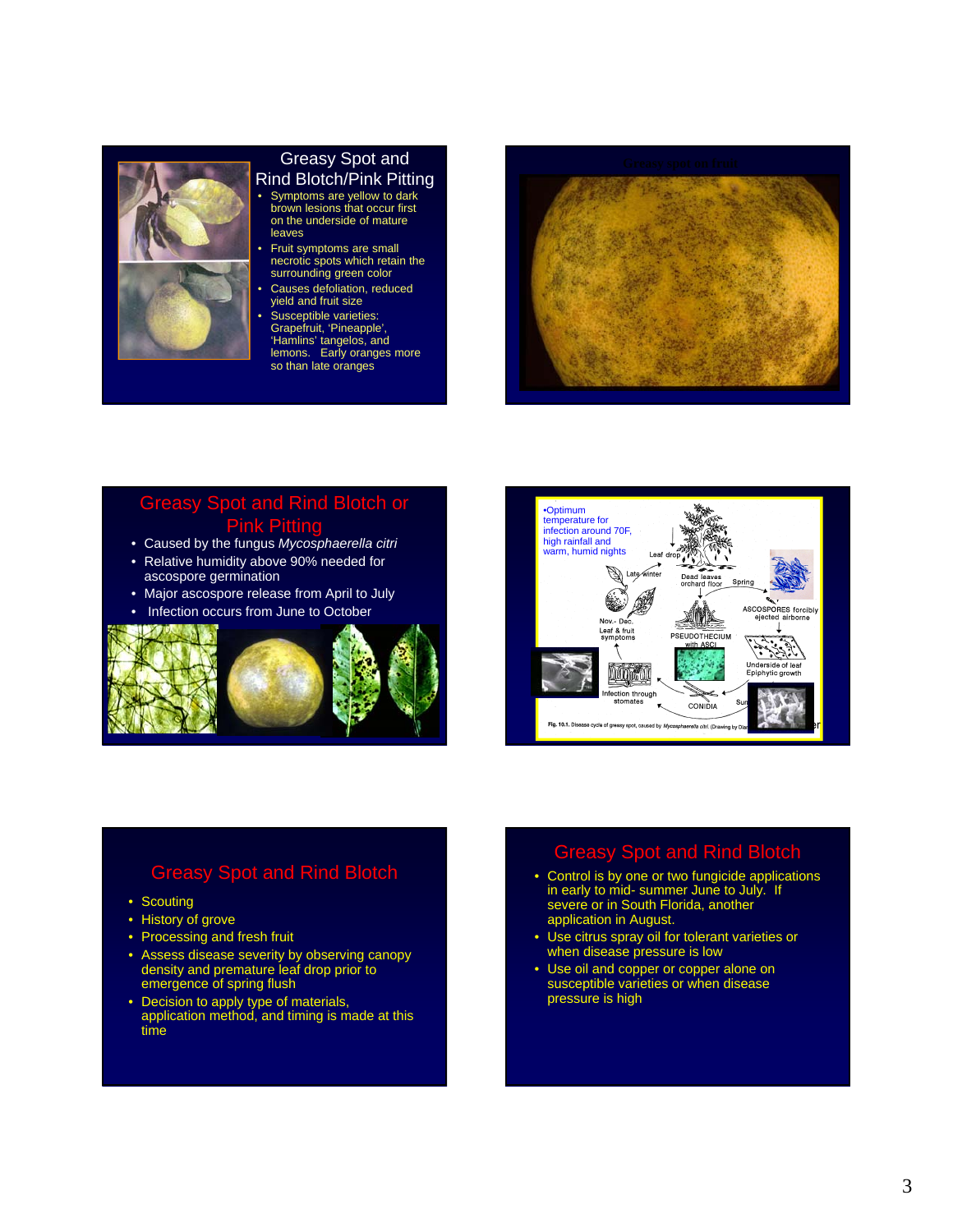## Greasy Spot and Rind Blotch

- Non-coppers can be applied any time but may be most useful in June to also control melanose and avoid damage to fruit that can occur with copper at that time a year
- Oil plus non-copper (strobilurins) may increase efficacy

| Greasy Spot: Labeled Fungicides at http://edis.ifas.ufl.edu/cg018           |                                                        |                                                                                                                                                                                                                                 |  |  |
|-----------------------------------------------------------------------------|--------------------------------------------------------|---------------------------------------------------------------------------------------------------------------------------------------------------------------------------------------------------------------------------------|--|--|
| Petroleum Oil 97+%<br>(FC 435-66, FC 455-88, or 470 oil)                    | <b>NR</b>                                              | 5-10 gal. Do not apply when temperatures exceed<br>94°F, 470 weight oil has not been evaluated for<br>effects on fruit coloring or ripening. These oils are<br>more likely to be phytotoxic than lighter oils.                  |  |  |
| copper fungicide                                                            | M1                                                     | Use label rate                                                                                                                                                                                                                  |  |  |
| copper fungicide + petroleum oil 97+%<br>(FC 435-66, FC 455-88, or 470 oil) | M1 and<br><b>NR</b>                                    | Use label rate + 5 gal. Do not apply when<br>temperatures exceed 94°F. 470 weight oil has not<br>been evaluated for effects on fruit coloring or<br>ripening. These oils are more likely to be phytotoxic<br>than lighter oils. |  |  |
| Abound Gem 500 SC.<br>Headline SC                                           | 11<br>Azoxystrobin, trifloxystrobin,<br>pyraclostrobin | 12.0-15.5 fl oz. Do not apply more than 92.3 fl oz<br>(1.5 lb a.i.)/acre/season for all uses. Best applied<br>with petroleum oil.                                                                                               |  |  |
| Fnahle <sub>2F</sub>                                                        | $\overline{\mathbf{a}}$<br>Febuconazole                | 8 fl oz. Do not apply more than 3 times per year: no<br>more than 24 fl oz. (0.38 lb a.i.)/acre. Minimum<br>retreatment interval is 21 days.                                                                                    |  |  |
| Pristine                                                                    | 11/7<br>pyraclostrobin<br>hoscalid                     | 16-18.5 oz. Do not apply more than 74<br>oz/acre/season for all uses                                                                                                                                                            |  |  |
| Quadris Top                                                                 | 11/3<br>azoxystrobin<br>difennonnazole                 | 10-15.4 fl oz. Do not apply more than 61.5 fl<br>oz/acre/season for all uses. Do not apply more than<br>0.5 lb ai/acre/season difenoconazole. Do not apply<br>more than 1.5 lb ai/acre/season azoxystrobin.                     |  |  |

### Citrus Black Spot

- Caused by the ascomycete fungi *Guignardia citricarpa*  (teleomorph) and *Phyllosticta citricarpa* (anamorph)
- Susceptibility
	- All commercial citrus cultivars
	- Lemon is most susceptible; 'Tahiti' lime is asymptomatic
- Disease symptoms affect fruit rind and preclude the sale of fruit on the fresh market

• Can causes up to 80% fruit drop, especially on la Maturing varieties



#### Fruit Symptoms

- Fruit lesions include hard-spot/shot hold spots, false melanoses /speckled blotch, freckle spot (early virulent spot), virulent spot and cracked spot.
- Leaf symptoms are rarely seen on sweet orange, but more common on lemons



# Citrus Black Spot

- Optimum temperature for infection 70 to 90 F
- Ascospores
	- Develop from fungal fruiting bodies in decaying leaf litter
	- Ascospores are released during wetting events
		- Forcibly ejected and carried
		- approximately 75 feet by wind
- Conidia
	- No special requirements for release from pycnidia
	- Reach susceptible tissue in rain splash or irrigation http://www.forestryimages.org/browse/detail.cfm?imgnum=2171092

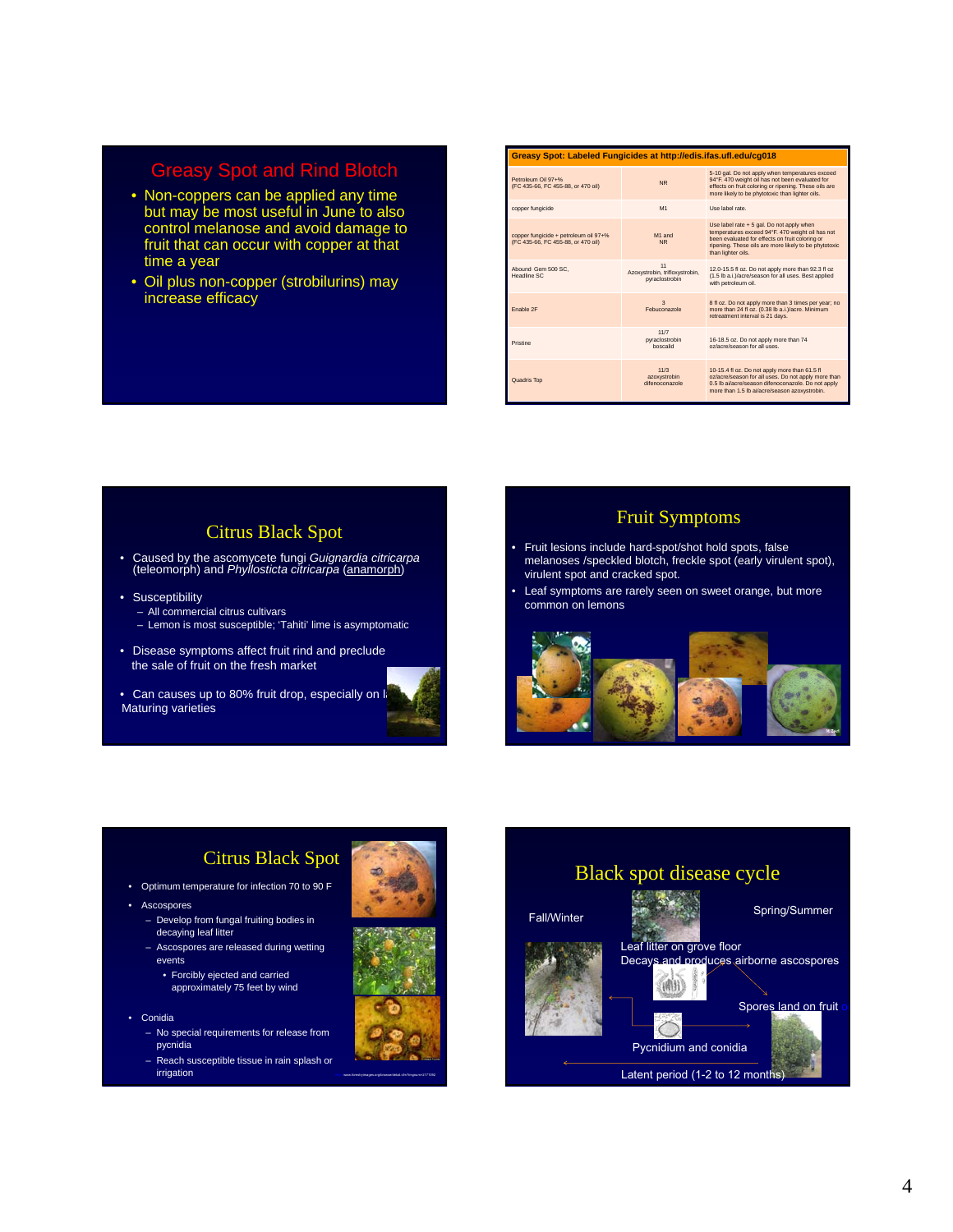

#### Chemical Control

- Chemical applications timed to coincide with the critical infection period
- Ascospore release March-September
- Initiate sprays depending upon bloom, late spring (March/April/May)
- Sprays spaced at 1 month intervals until fruit becomes less susceptible at 5 to 6 months
- Labeled copper or QoI (strobilurin) fungicides

- Reduce/Manage leaf litter
- Fungicide applications
- Use copper model and others tools to aid application timing
- Maintain tree health and grove health



#### Citrus Canker Caused by the Bacteria

*Xanthomonas citi* subsp *citri*

**Lesions are dark brown and often surrounded by a yellow ring or halo** 



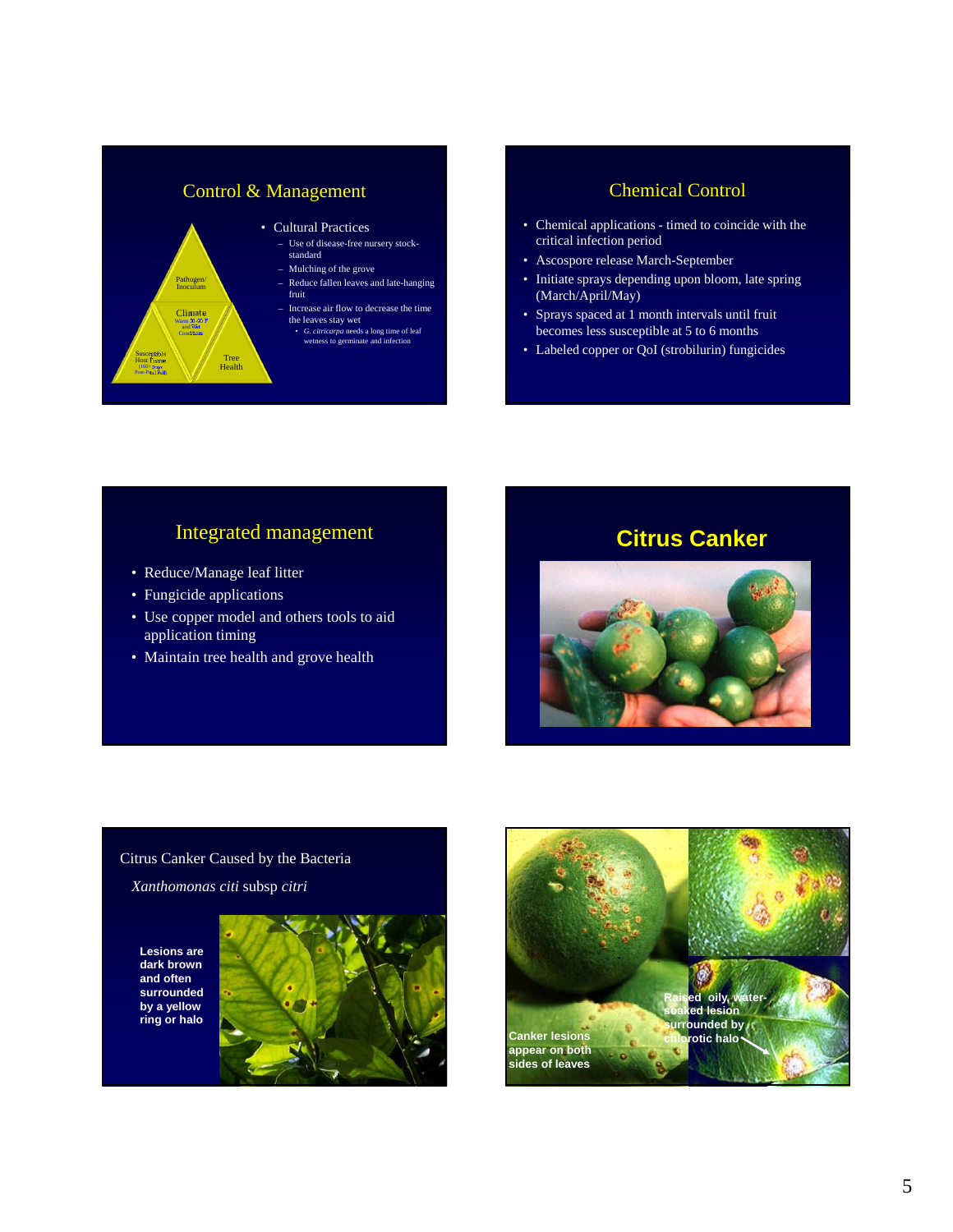

### Pathogen: *Xanthomonas citri subsp. citri*



•Bacteria •Survives in wet/moist environment (on the surface or within plant tissues) •Reproduce very quickly

**Flagella (Tail): cell propels itself in water**

# **Citrus Canker Disease Cycle**

•Spread by rain, wind, and tools



# **Citrus Canker and Leafminer Interaction**

•The feeding galleries of the leafminer makes citrus tissue readily susceptible to infection because of wounding

•Wounds of leafminer damage affect the spread of canker lesions (not a typical round, oily lesion)